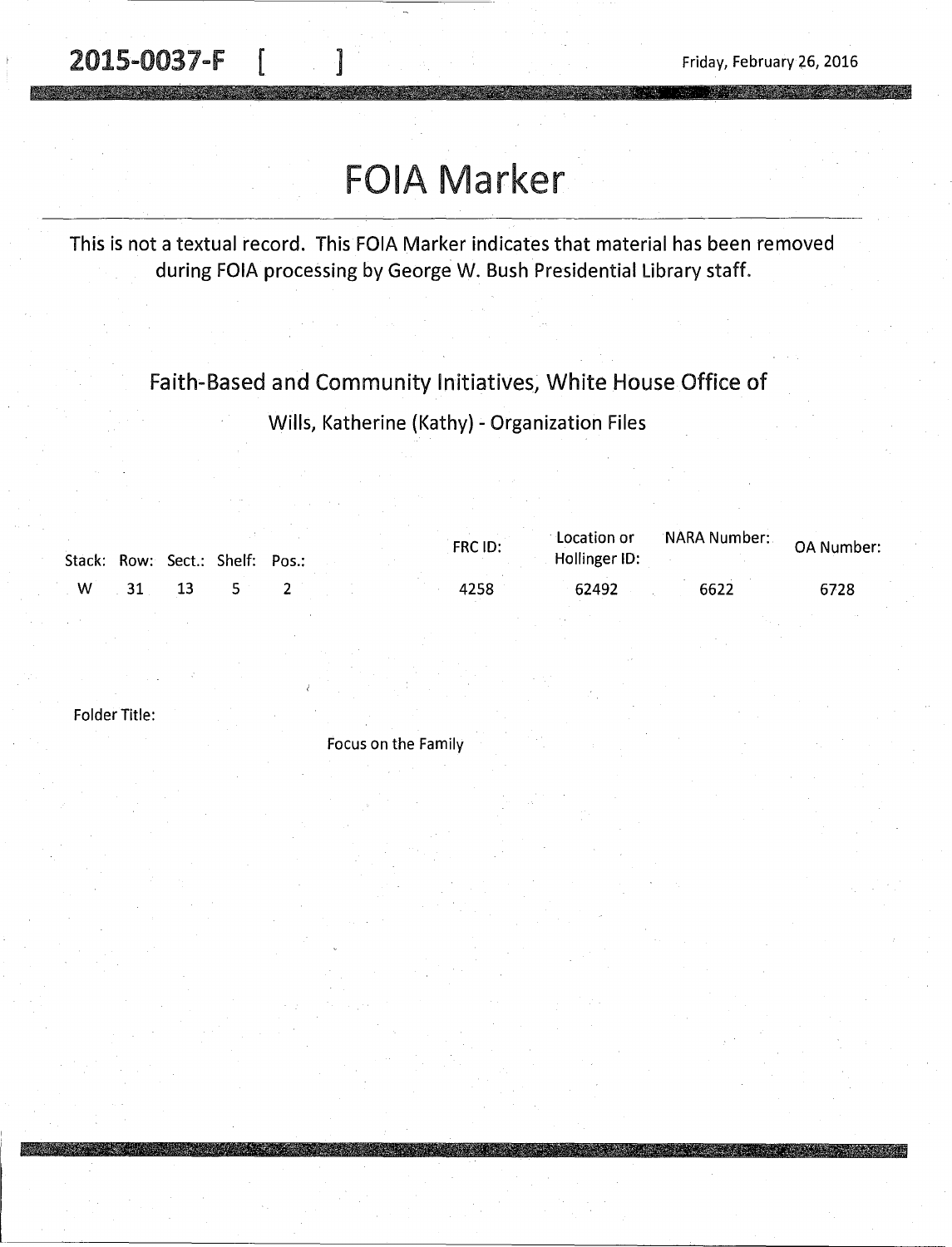# FACSIMILE TRANSMITTAL SHEET

Focus Rice

#### **OFFICE OF FAITH-BASED & COMMUNITY INITIATIVES THE WHITE HOUSE WASHINGTON, D.C. 20502 PHONE NUMBER: (202) 456-6708**  . **FAX NUMBER: (202) 456-7019**

#### **NUMBER OF PAGES INCLUDING COVER SHEET: 4**

**DATE: 07/22/04** 

**TO: Mike Magan** 

**FAXNUMBER: 202-216-3351** 

**FROM: Kathy Wills** 

**COMMENTS:** 

This message is intended for the use of the individual or entity to which it is addressed and may contain information, which is privileged and/or confidential and exempt from disclosure under applicable law. If the reader of this message is not the intended recipient or the employee or agent responsible for delivering the message to the intended recipient, you are hereby notified that any dissemination, distribution or copying of this communication is strictly prohibited.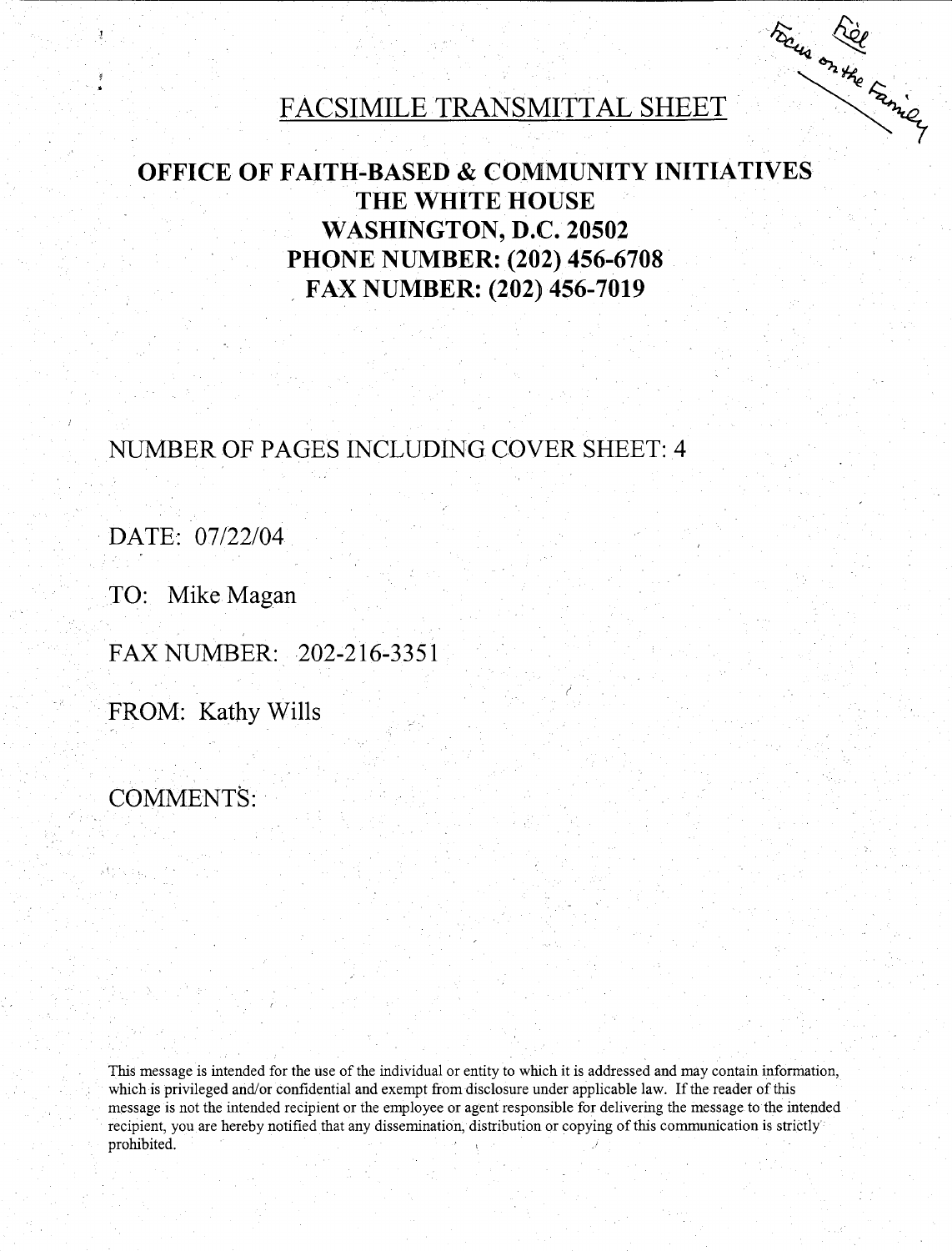$ra_{4f_0}$  $\sqrt{2}$ Maga

)

 $H$ J+

8605 Explorer Drive Colorado Springs, CO 80920 (719) 531-3400 ~



#### Facsimile Transmission Cover Sheet Fax Number (719) 548-5735

| Sent To       | Kathy Wills                                                                    |  |  |  |  |  |
|---------------|--------------------------------------------------------------------------------|--|--|--|--|--|
| Company Name: | Senior Advisor to the Secretary<br>White House Faith Based & Comm. Initiatives |  |  |  |  |  |
| Fax Phone #:  | 202/456-7019                                                                   |  |  |  |  |  |
| Sent By:      | Debbie Nelson                                                                  |  |  |  |  |  |
| Date:         | 7/20/2004                                                                      |  |  |  |  |  |
| Subject:      | bc of correspondence to Ambassador Randall<br>Tobias from Dr. James C. Dobson  |  |  |  |  |  |

Comments:

| If there are any problems with the transmission of this fax, please<br>contact the sender at extension<br>2280 | 7122        |
|----------------------------------------------------------------------------------------------------------------|-------------|
| Number of pages (including cover page):                                                                        | $KN$ copied |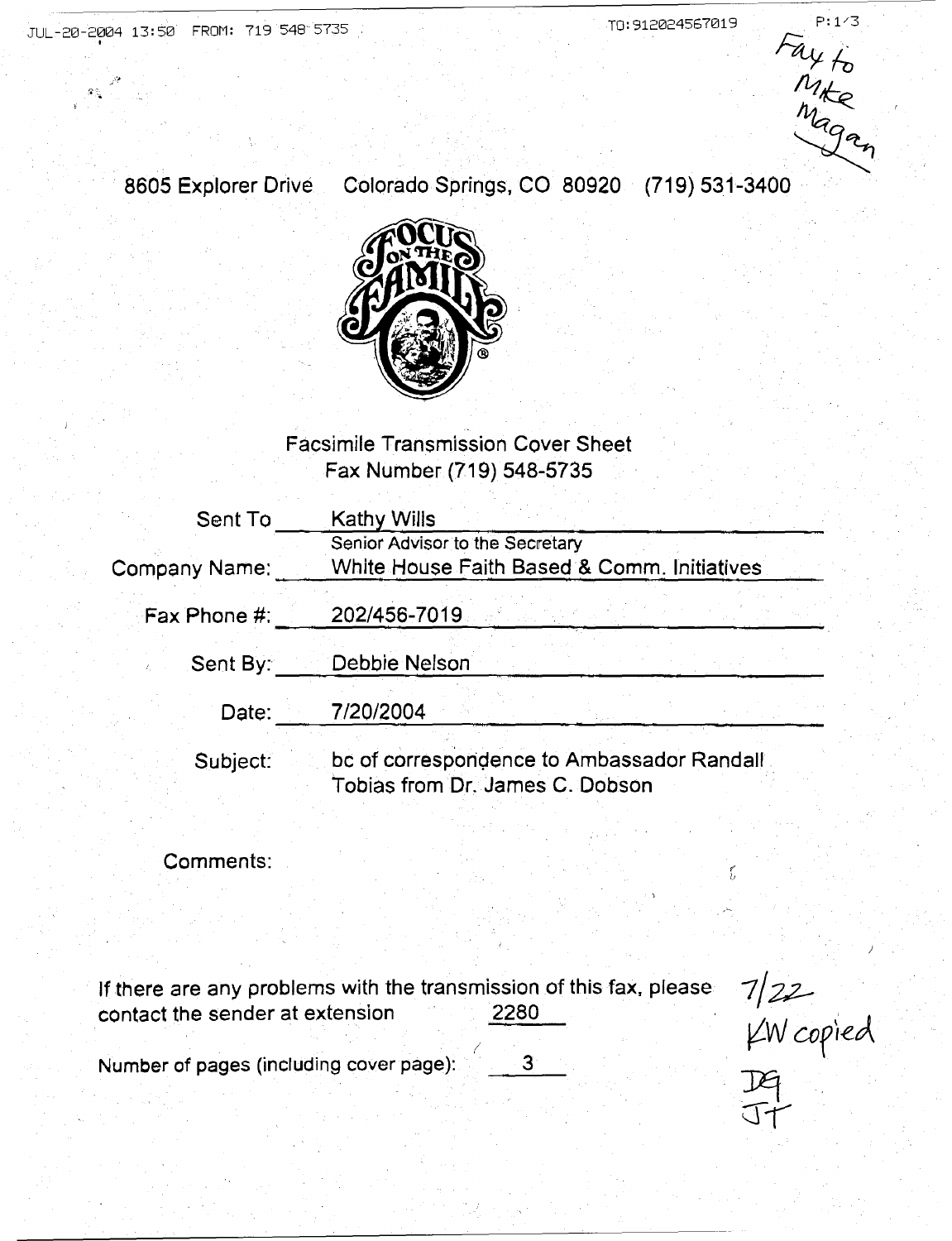P:243

COLORADO SPRINGS, CO 80995 · (719) 531-5181



July 16, 2004

I

 $\tilde{C}$ 

Ambo.ssador Randall Tobias Global AIDS Coordinator U.S. Department of State SA·29, 2nd Floor 2201 C Street NW Washington, DC 20522-0099

Dear Ambassador Tobias:

I'm writing to address a matter of growing concern to me and to other members of the pro-family movement. Specifically, I'm referring once again to the alarmingly small amount of funding that has been designated toward true abstinence and fidelity education through the President's Emergency Plan for AIDS Relief. It is clear that, at this point, the lion's share of federal prevention funding has been awarded to organizations that countcrproductively promote "safe sex" *as* the most effective means of combating the AIDS pandemic in Africa. Furthermore, the process is clearly biased against organizations with an Evangelical mindset.

According to the terms of the law, out of the \$15 billion allocated to the AIDS initiative, a total of  $$1$ billion should be applied directly toward abstinence and fidelity education programs. However, even when taking into account abstinence funding that has been wrongly awarded to groups providing counterfeit abstinence programs, federal support for abstinence falls far, far short of the \$1 billion mark. I am aware that an abstinence grant has been awarded to World Relief, and for that I amthankful. However, other Evangelical organizatjons have been overlooked because, according to your office, they failed to follow the proper channels for application. If the problem is that Christian providers are unfamiliar with the federal grants process, then immediate steps must be taken to help them comply. Frankly, the explanation rings hollow to us.

It has become clear that, by and large, USAID and the Global Fund have no intention of funding the work of the many capable Evangelical organizations that stand ready, willing and eager to combat the AIDS problem through abstinence and fidelity education. I am very disappointed by this apparent bias towards those that were turned down. At this point, Focus on the Family and other religious organizations have no choice but to begin publicizing this enormous gap between the policies espoused by President Bush and the implementation (or lack thereof) of those policies in this initiative. I am reluctant to go public with our criticism, but that is the next step if necessary.

As I did in my letter of March 30, I urge you again to ensure that the full \$1 billion earmarked for abstinence efforts is put to good use and, even more importantly, that those funds are awarded to organizations with a proven track record for promoting abstinence, rather than to pro-condom groups that don't even believe that abstinence and fidelity are possible. When I made this point earlier, you responded by saying in your letter of April 8: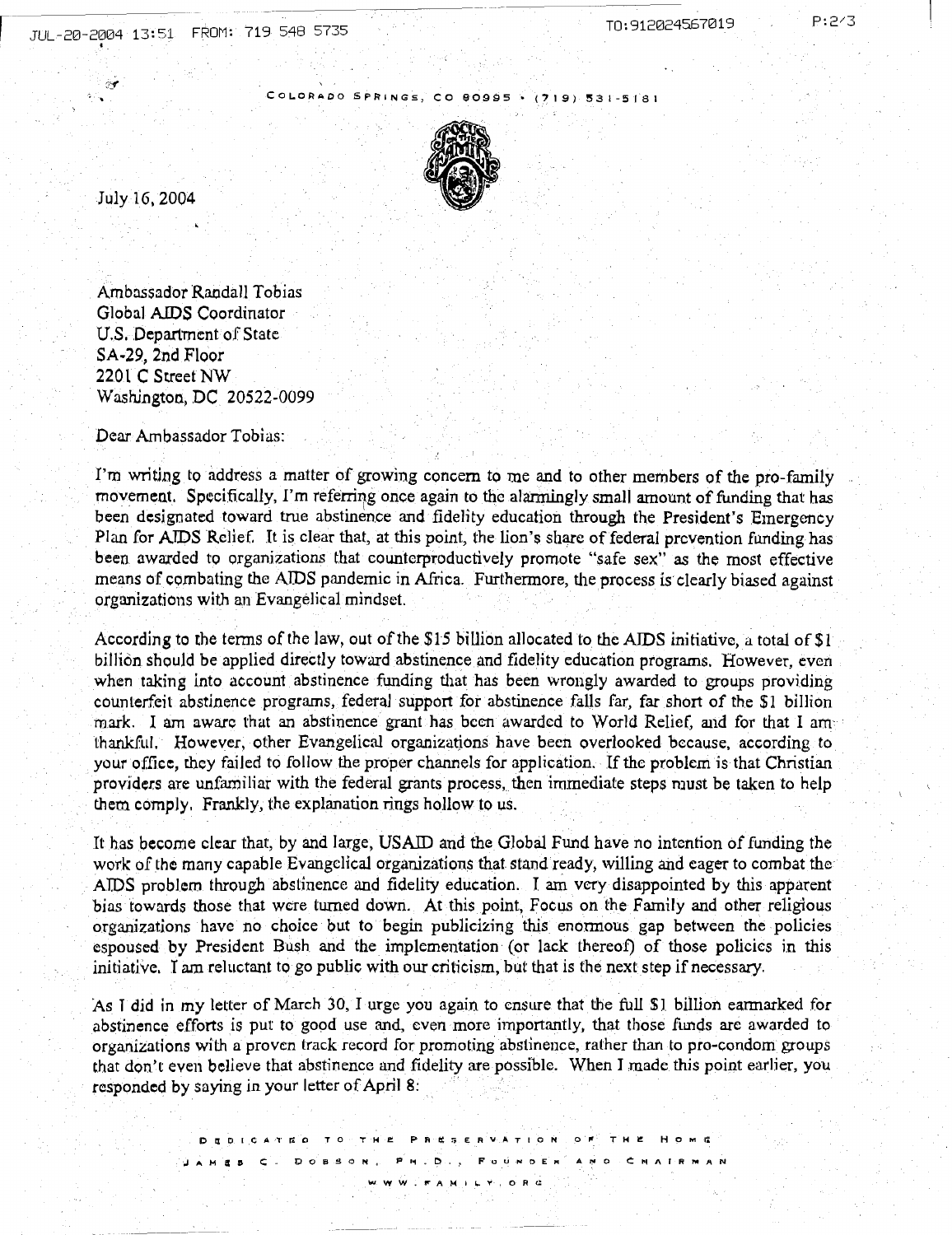. Ambassador Tobias July 16, 2004 Page2

.,

"Our intent in the first round of funding has been to move as quickly as possible to bring immediate relief to those who are suffering the devastation of HIV/AIDS. The programs that were chosen for funding in the first round were chosen because their recipients have existing operations among the focus countries of the Emergency Plan, have a proven track record, and have the capacity to rapidly scale up their operations and begin having an immediate impact... With our next round of funding, I expect to see many new partners, including more faith-based and community-based organizations that can bring expanded capacity and innovative new thinking to our efforts. I am committed to encouraging and strengthening such partners that were among the first responders to HIV/AIDS..."

To fulfill your intention, a good starting point might be re-evaluating the role of key decision makers at USATD who have displayed hostility toward abstinence programs. A few of our close friends, such as Ray Ruddy from Gerard Health, have been vocal about the extreme ideological bias of USAID and. its staff. Their views are in contradiction to the views and stated goals of the enabling legislation, and we look to you to assure that funding is distributed accordingly.

Nowhere 1s hostility to the President's policy mote evident than in the evaluation of the success of Uganda in combating AIDS. The pioneering research of Dr. Ted Green has been put on the shelf and Dr. Green has been removed from his key position in reporting the success of abstinence and fidelity in Uganda. Indeed, he has been replaced by a pro-condom researcher. It is clear to us that USAID is pulling out all stops to sabotage the success of Uganda in its biased research and pro-condom activity.

Thanks in advance for your prompt attention to this matter, Ambassador Tobias. I'm sure I don't need to tell you that, in addition to being morally preferable to the unrestrained distribution of condoms, studies show that abstinence and fidelity are also far more effective in preventing the . further spread of AIDS. My hope is that the State Department's approach will soon be amended to reflect this reality. Best wishes to you and your colleagues in the days ahead.

Sincerely,

 $\mathcal{S}$ ames C. Dobson, Ph.D. Founder and Chairman

JCD/dmm

cc: Karl Rove Tim Goeglcin Franklin Graham Steve Douglas

p .S. If you feel it would be constructive, I would be happy to make members of my staff available to discuss this matter personally with you at your offices.